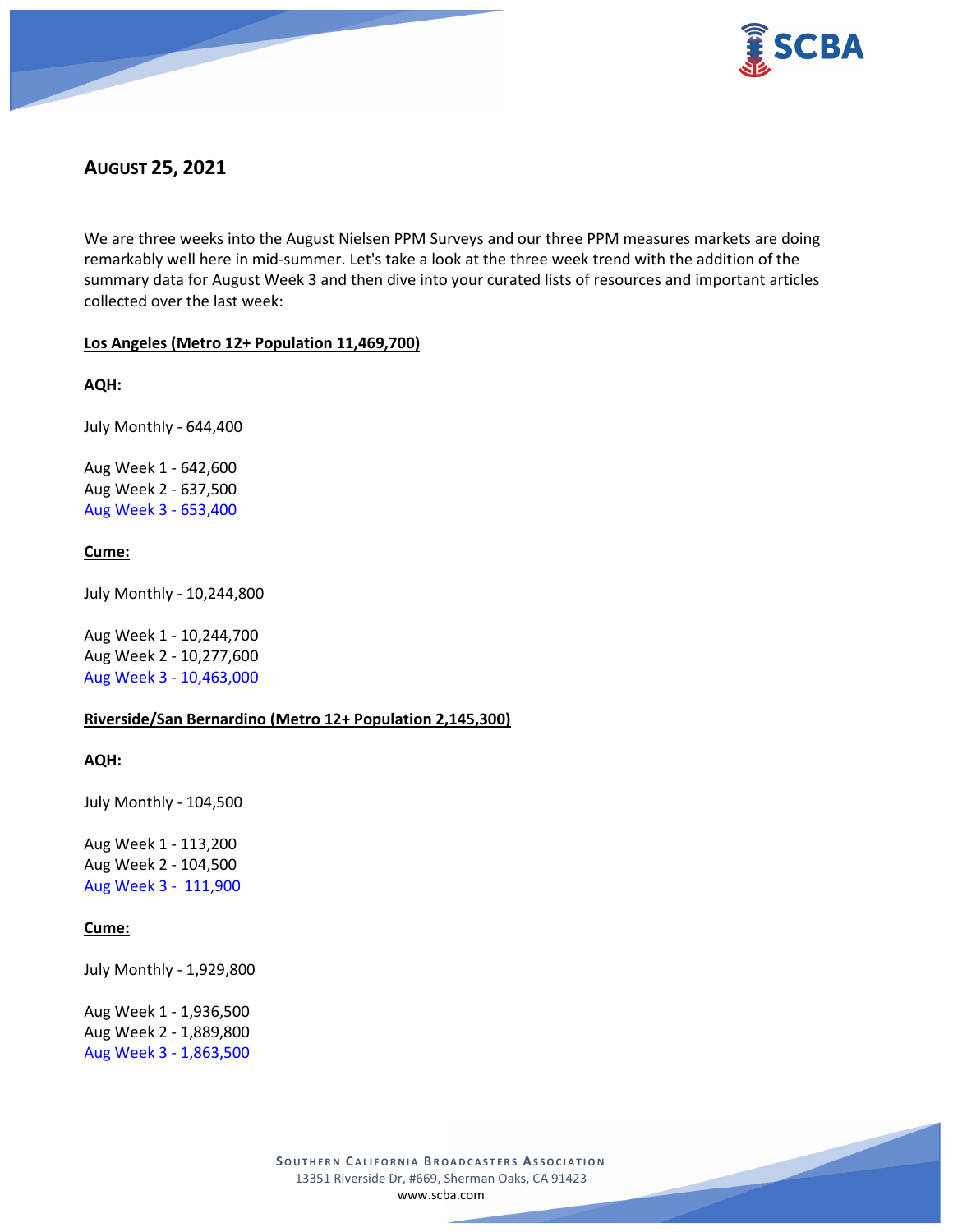

### **San Diego (Metro 12+ Population 2,873,100)**

**AQH:**

July Monthly - 119,700

Aug Week 1 - 118,600 Aug Week 2 - 131,800 Aug Week 3 - 137,100

### **Cume:**

July Monthly - 2,363,700

Aug Week 1 - 2,434,600 Aug Week 2 - 2,425,600 Aug Week 3 - 2,358,700

**If learning is like a sponge, don't ever stop soaking it up. Never stop learning.** - Catherine Pulsifer

### **Resources and Articles of Interest to Sales and Advertisers**

### **How To Convince Local Businesses To Get Back On The Air.**

Inside Radio (WIDEORBIT) August 25, 2021 [http://www.insideradio.com/free/how-to-convince-local-businesses-to-get-back-on-the-air/article\\_a3696efc-](http://www.insideradio.com/free/how-to-convince-local-businesses-to-get-back-on-the-air/article_a3696efc-0576-11ec-b078-03d8b0aeaf36.html)[0576-11ec-b078-03d8b0aeaf36.html](http://www.insideradio.com/free/how-to-convince-local-businesses-to-get-back-on-the-air/article_a3696efc-0576-11ec-b078-03d8b0aeaf36.html)

### **Getting In The Zone: AM/FM The 'Engine Of Auto Aftermarket Sales.'**

Inside Radio (maru/matchbox) August 25, 2021 [http://www.insideradio.com/free/getting-in-the-zone-am-fm-the-engine-of-auto-aftermarket](http://www.insideradio.com/free/getting-in-the-zone-am-fm-the-engine-of-auto-aftermarket-sales/article_50c1b9de-0576-11ec-b40a-0b7814bf8470.html)[sales/article\\_50c1b9de-0576-11ec-b40a-0b7814bf8470.html](http://www.insideradio.com/free/getting-in-the-zone-am-fm-the-engine-of-auto-aftermarket-sales/article_50c1b9de-0576-11ec-b40a-0b7814bf8470.html)

**Local Advertiser Survey Shows Social, Search Most Common Parts Of Media Mix -- And Growing** MediaPost August 25, 2021 [https://www.mediapost.com/publications/article/366262/local-advertiser-survey-shows-social-search](https://www.mediapost.com/publications/article/366262/local-advertiser-survey-shows-social-search-most.html?utm_source=newsletter&utm_medium=email&utm_content=headline&utm_campaign=123447&hashid=o5sexdpQRQeeqa1Ux78qbw)[most.html?utm\\_source=newsletter&utm\\_medium=email&utm\\_content=headline&utm\\_campaign=123447&has](https://www.mediapost.com/publications/article/366262/local-advertiser-survey-shows-social-search-most.html?utm_source=newsletter&utm_medium=email&utm_content=headline&utm_campaign=123447&hashid=o5sexdpQRQeeqa1Ux78qbw)

[hid=o5sexdpQRQeeqa1Ux78qbw](https://www.mediapost.com/publications/article/366262/local-advertiser-survey-shows-social-search-most.html?utm_source=newsletter&utm_medium=email&utm_content=headline&utm_campaign=123447&hashid=o5sexdpQRQeeqa1Ux78qbw)

### **Wendy's Goes All In On Breakfast Ads, Ghost Kitchens**

MediaPost August 25, 2021 [https://www.mediapost.com/publications/article/366250/wendys-goes-all-in-on-breakfast-ads-ghost](https://www.mediapost.com/publications/article/366250/wendys-goes-all-in-on-breakfast-ads-ghost-kitche.html?utm_source=newsletter&utm_medium=email&utm_content=readmore&utm_campaign=123437&hashid=akE-7z-LS1W9CYmV5M9xXA)[kitche.html?utm\\_source=newsletter&utm\\_medium=email&utm\\_content=readmore&utm\\_campaign=123437&h](https://www.mediapost.com/publications/article/366250/wendys-goes-all-in-on-breakfast-ads-ghost-kitche.html?utm_source=newsletter&utm_medium=email&utm_content=readmore&utm_campaign=123437&hashid=akE-7z-LS1W9CYmV5M9xXA) [ashid=akE-7z-LS1W9CYmV5M9xXA](https://www.mediapost.com/publications/article/366250/wendys-goes-all-in-on-breakfast-ads-ghost-kitche.html?utm_source=newsletter&utm_medium=email&utm_content=readmore&utm_campaign=123437&hashid=akE-7z-LS1W9CYmV5M9xXA)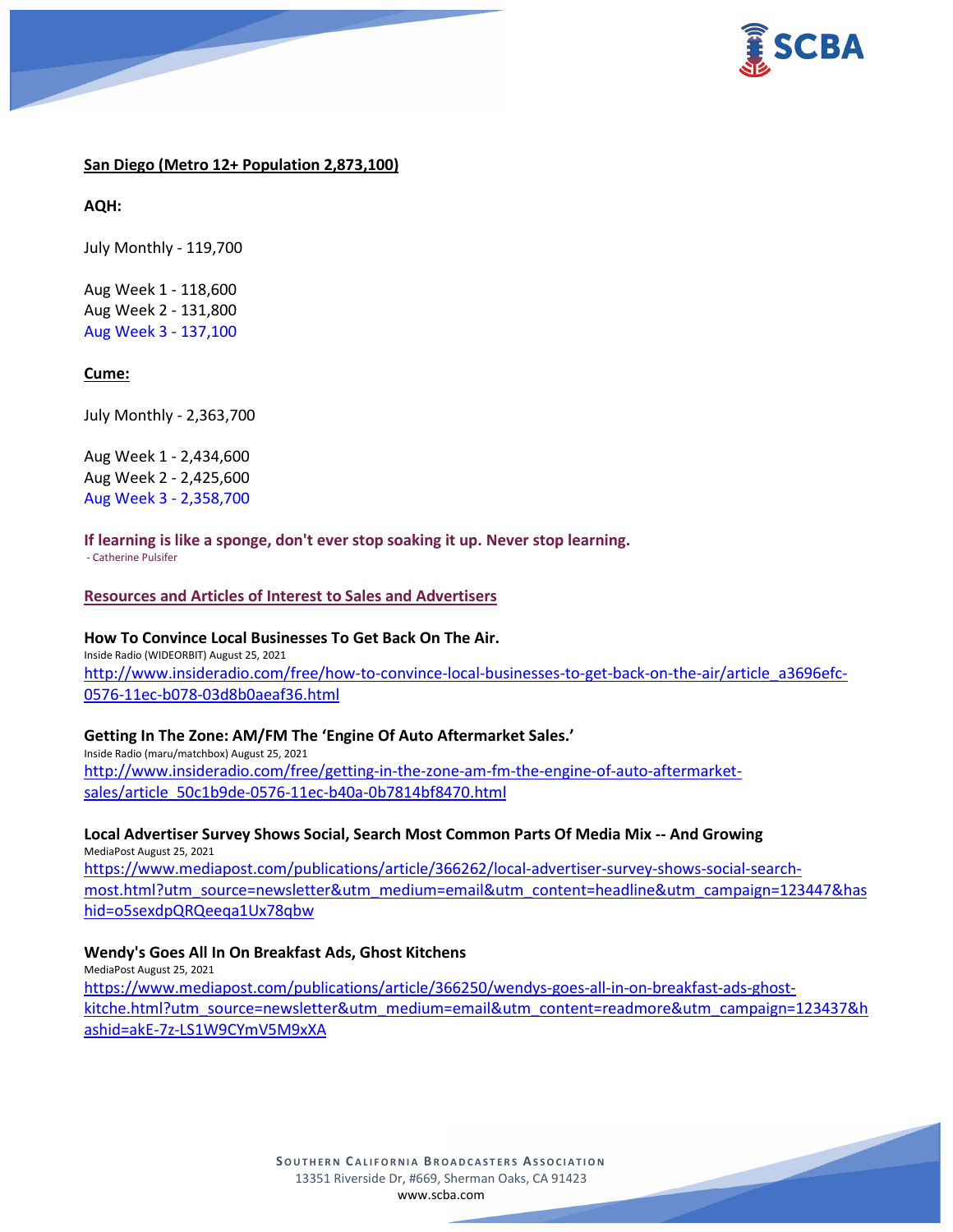

## **Edison Share Of Ear Data Shows 12% Of AM/FM Listening Is Via Streaming**

All Access August 24, 2021 [https://www.allaccess.com/net-news/archive/story/210566/edison-share-of-ear-data-shows-12-of-am-fm](https://www.allaccess.com/net-news/archive/story/210566/edison-share-of-ear-data-shows-12-of-am-fm-listeni)[listeni](https://www.allaccess.com/net-news/archive/story/210566/edison-share-of-ear-data-shows-12-of-am-fm-listeni)

## **4A's Creates Agency Review Participation Agreement**

MediaPost August 24, 2021 [https://www.mediapost.com/publications/article/366240/4as-creates-agency-review-participation](https://www.mediapost.com/publications/article/366240/4as-creates-agency-review-participation-agreement.html?utm_source=newsletter&utm_medium=email&utm_content=readmore&utm_campaign=123438&hashid=CKfKjD-IQuCPkoXp87oXHg)[agreement.html?utm\\_source=newsletter&utm\\_medium=email&utm\\_content=readmore&utm\\_campaign=1234](https://www.mediapost.com/publications/article/366240/4as-creates-agency-review-participation-agreement.html?utm_source=newsletter&utm_medium=email&utm_content=readmore&utm_campaign=123438&hashid=CKfKjD-IQuCPkoXp87oXHg) [38&hashid=CKfKjD-IQuCPkoXp87oXHg](https://www.mediapost.com/publications/article/366240/4as-creates-agency-review-participation-agreement.html?utm_source=newsletter&utm_medium=email&utm_content=readmore&utm_campaign=123438&hashid=CKfKjD-IQuCPkoXp87oXHg)

## **82% of advertisers apply brand values to media spending decisions, survey finds**

MARKETINGDIVE Ausust 23, 2021 [https://www.marketingdive.com/news/82-of-advertisers-apply-brand-values-to-media-spending-decisions](https://www.marketingdive.com/news/82-of-advertisers-apply-brand-values-to-media-spending-decisions-survey-f/605297/)[survey-f/605297/](https://www.marketingdive.com/news/82-of-advertisers-apply-brand-values-to-media-spending-decisions-survey-f/605297/)

## **Stop Wasting Time with the Wrong Prospects**

The Center For Sales Strategy (Kurt Sima) August 24, 2021 [https://blog.thecenterforsalesstrategy.com/stop-wasting-time-with-the-wrong](https://blog.thecenterforsalesstrategy.com/stop-wasting-time-with-the-wrong-prospects?utm_campaign=subscriber&utm_medium=email&_hsmi=152376549&_hsenc=p2ANqtz--SUHhjLkhjNC8Gv6VvVTeYq94u14vkqTWMsmgHGhCm4uh6L_jonItiVQkMGRXSiuZXfxTgGPNw6by6oz4C8qJZcNrVSQ&utm_content=152376549&utm_source=hs_email)[prospects?utm\\_campaign=subscriber&utm\\_medium=email&\\_hsmi=152376549&\\_hsenc=p2ANqtz--](https://blog.thecenterforsalesstrategy.com/stop-wasting-time-with-the-wrong-prospects?utm_campaign=subscriber&utm_medium=email&_hsmi=152376549&_hsenc=p2ANqtz--SUHhjLkhjNC8Gv6VvVTeYq94u14vkqTWMsmgHGhCm4uh6L_jonItiVQkMGRXSiuZXfxTgGPNw6by6oz4C8qJZcNrVSQ&utm_content=152376549&utm_source=hs_email) [SUHhjLkhjNC8Gv6VvVTeYq94u14vkqTWMsmgHGhCm4uh6L\\_jonItiVQkMGRXSiuZXfxTgGPNw6by6oz4C8qJZcNrV](https://blog.thecenterforsalesstrategy.com/stop-wasting-time-with-the-wrong-prospects?utm_campaign=subscriber&utm_medium=email&_hsmi=152376549&_hsenc=p2ANqtz--SUHhjLkhjNC8Gv6VvVTeYq94u14vkqTWMsmgHGhCm4uh6L_jonItiVQkMGRXSiuZXfxTgGPNw6by6oz4C8qJZcNrVSQ&utm_content=152376549&utm_source=hs_email) [SQ&utm\\_content=152376549&utm\\_source=hs\\_email](https://blog.thecenterforsalesstrategy.com/stop-wasting-time-with-the-wrong-prospects?utm_campaign=subscriber&utm_medium=email&_hsmi=152376549&_hsenc=p2ANqtz--SUHhjLkhjNC8Gv6VvVTeYq94u14vkqTWMsmgHGhCm4uh6L_jonItiVQkMGRXSiuZXfxTgGPNw6by6oz4C8qJZcNrVSQ&utm_content=152376549&utm_source=hs_email)

## **McDonald's, A Top Radio Advertiser, Names New CMO.**

Inside Radio August 24, 2021 [http://www.insideradio.com/free/mcdonald-s-a-top-radio-advertiser-names-new-cmo/article\\_db9fd0fa-051b-](http://www.insideradio.com/free/mcdonald-s-a-top-radio-advertiser-names-new-cmo/article_db9fd0fa-051b-11ec-9407-1feeaad7a969.html)[11ec-9407-1feeaad7a969.html](http://www.insideradio.com/free/mcdonald-s-a-top-radio-advertiser-names-new-cmo/article_db9fd0fa-051b-11ec-9407-1feeaad7a969.html)

## **Big Rig Trucks Could Be An Untapped Advertising Opportunity For Radio.**

Inside Radio (American Truck Dealers) August 24, 2021 [http://www.insideradio.com/free/big-rig-trucks-could-be-an-untapped-advertising-opportunity-for](http://www.insideradio.com/free/big-rig-trucks-could-be-an-untapped-advertising-opportunity-for-radio/article_38c19f46-04ab-11ec-9f12-83a111c89db7.html)[radio/article\\_38c19f46-04ab-11ec-9f12-83a111c89db7.html](http://www.insideradio.com/free/big-rig-trucks-could-be-an-untapped-advertising-opportunity-for-radio/article_38c19f46-04ab-11ec-9f12-83a111c89db7.html)

### **Thinking About Buying a New Car? It May Be Smarter to Wait a Year—Or Longer**

TIME August 24, 2021 <https://time.com/6092382/car-costs-rising/>

### **BetterHelp Stayed Podcasting's Top Ad Spender In July; Jelmar Was The Big Mover.**

Inside Radio (Magellan AI) August 24, 2021 [http://www.insideradio.com/free/betterhelp-stayed-podcasting-s-top-ad-spender-in-july-jelmar-was-the-big](http://www.insideradio.com/free/betterhelp-stayed-podcasting-s-top-ad-spender-in-july-jelmar-was-the-big-mover/article_fc2b2908-04aa-11ec-a517-03d67005644f.html)[mover/article\\_fc2b2908-04aa-11ec-a517-03d67005644f.html](http://www.insideradio.com/free/betterhelp-stayed-podcasting-s-top-ad-spender-in-july-jelmar-was-the-big-mover/article_fc2b2908-04aa-11ec-a517-03d67005644f.html)

## **BetterHelp Stayed Podcasting's Top Ad Spender In July; Jelmar Was The Big Mover.**

Inside Radio (Magellan AI) August 23, 2021 [http://www.insideradio.com/podcastnewsdaily/betterhelp-stayed-podcasting-s-top-ad-spender-in-july-jelmar](http://www.insideradio.com/podcastnewsdaily/betterhelp-stayed-podcasting-s-top-ad-spender-in-july-jelmar-was-the-big-mover/article_29dcb76a-0431-11ec-8a2b-47ae887c0711.html)[was-the-big-mover/article\\_29dcb76a-0431-11ec-8a2b-47ae887c0711.html](http://www.insideradio.com/podcastnewsdaily/betterhelp-stayed-podcasting-s-top-ad-spender-in-july-jelmar-was-the-big-mover/article_29dcb76a-0431-11ec-8a2b-47ae887c0711.html)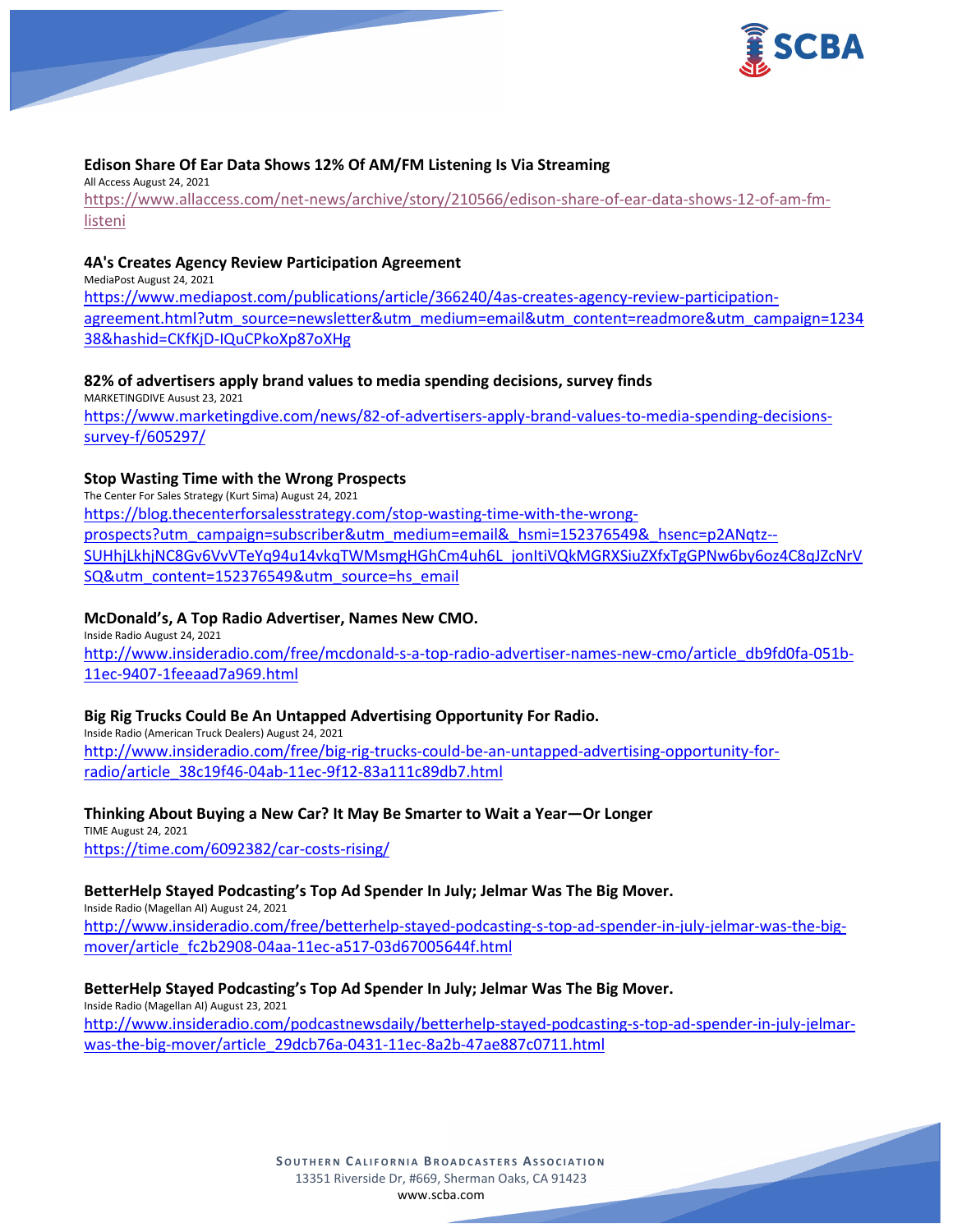

### **'Advertisers are starting to lose trust': Why media buyers say Facebook is losing its grip on social ad spend** DIGIDAY AUGUST 23, 2021 [https://digiday.com/marketing/advertisers-are-starting-to-lose-trust-why-media-buyers-say-facebook-is-losing](https://digiday.com/marketing/advertisers-are-starting-to-lose-trust-why-media-buyers-say-facebook-is-losing-its-grip-on-social-ad-spend/)[its-grip-on-social-ad-spend/](https://digiday.com/marketing/advertisers-are-starting-to-lose-trust-why-media-buyers-say-facebook-is-losing-its-grip-on-social-ad-spend/)

### **AM/FM 'Can Supplement TV's Lost Audiences And Build Brands,' Cumulus' Grimes Says.**

Inside Radio (Forbes) August 23, 2021 [http://www.insideradio.com/free/am-fm-can-supplement-tv-s-lost-audiences-and-build-brands-cumulus](http://www.insideradio.com/free/am-fm-can-supplement-tv-s-lost-audiences-and-build-brands-cumulus-grimes-says/article_3c0f2cb8-03e3-11ec-b4e2-9ba5f813b35a.html)[grimes-says/article\\_3c0f2cb8-03e3-11ec-b4e2-9ba5f813b35a.html](http://www.insideradio.com/free/am-fm-can-supplement-tv-s-lost-audiences-and-build-brands-cumulus-grimes-says/article_3c0f2cb8-03e3-11ec-b4e2-9ba5f813b35a.html)

## **Retail Sales Grew In July. Could Delta Change That In The Months To Come?**

Inside Radio (National Retail Federation) August 23, 2021 [http://www.insideradio.com/free/retail-sales-grew-in-july-could-delta-change-that-in-the-months-to](http://www.insideradio.com/free/retail-sales-grew-in-july-could-delta-change-that-in-the-months-to-come/article_1ad9cec2-03e3-11ec-a8e8-df14889f0fa7.html)[come/article\\_1ad9cec2-03e3-11ec-a8e8-df14889f0fa7.html](http://www.insideradio.com/free/retail-sales-grew-in-july-could-delta-change-that-in-the-months-to-come/article_1ad9cec2-03e3-11ec-a8e8-df14889f0fa7.html)

## **Failing To Do This One Action Stalled The Sale**

The Center for Sales Strategy August 23, 2021 [https://blog.thecenterforsalesstrategy.com/stalled-sales](https://blog.thecenterforsalesstrategy.com/stalled-sales-process?utm_medium=email&_hsmi=152038565&_hsenc=p2ANqtz--DvVqHsAv0yeZ1QEkP4JHzYWrZV1Yg2d4iAMTId9svz4BON52XxIAHnqy-Now8QcGVHK2q8CipZfSXPX2L0p4Mn_uQzg&utm_content=152038565&utm_source=hs_email)[process?utm\\_medium=email&\\_hsmi=152038565&\\_hsenc=p2ANqtz--](https://blog.thecenterforsalesstrategy.com/stalled-sales-process?utm_medium=email&_hsmi=152038565&_hsenc=p2ANqtz--DvVqHsAv0yeZ1QEkP4JHzYWrZV1Yg2d4iAMTId9svz4BON52XxIAHnqy-Now8QcGVHK2q8CipZfSXPX2L0p4Mn_uQzg&utm_content=152038565&utm_source=hs_email) [DvVqHsAv0yeZ1QEkP4JHzYWrZV1Yg2d4iAMTId9svz4BON52XxIAHnqy-](https://blog.thecenterforsalesstrategy.com/stalled-sales-process?utm_medium=email&_hsmi=152038565&_hsenc=p2ANqtz--DvVqHsAv0yeZ1QEkP4JHzYWrZV1Yg2d4iAMTId9svz4BON52XxIAHnqy-Now8QcGVHK2q8CipZfSXPX2L0p4Mn_uQzg&utm_content=152038565&utm_source=hs_email)[Now8QcGVHK2q8CipZfSXPX2L0p4Mn\\_uQzg&utm\\_content=152038565&utm\\_source=hs\\_email](https://blog.thecenterforsalesstrategy.com/stalled-sales-process?utm_medium=email&_hsmi=152038565&_hsenc=p2ANqtz--DvVqHsAv0yeZ1QEkP4JHzYWrZV1Yg2d4iAMTId9svz4BON52XxIAHnqy-Now8QcGVHK2q8CipZfSXPX2L0p4Mn_uQzg&utm_content=152038565&utm_source=hs_email)

### **Chart of the Week: How Local Advertisers Prefer To Buy**

Borrell August 23, 2021 <https://borrellassociates.com/chart-of-week/>

### **Survey: Shoppers still headed to stores — but taking precautions**

Chain Store Age August 20, 2021 [https://chainstoreage.com/survey-shoppers-still-headed-stores-taking](https://chainstoreage.com/survey-shoppers-still-headed-stores-taking-precautions?oly_enc_id=8319H4585489H7M&utm_source=omeda&utm_medium=email&utm_campaign=NL_CSA+Day+Breaker&utm_keyword=)[precautions?oly\\_enc\\_id=8319H4585489H7M&utm\\_source=omeda&utm\\_medium=email&utm\\_campaign=NL\\_C](https://chainstoreage.com/survey-shoppers-still-headed-stores-taking-precautions?oly_enc_id=8319H4585489H7M&utm_source=omeda&utm_medium=email&utm_campaign=NL_CSA+Day+Breaker&utm_keyword=) [SA+Day+Breaker&utm\\_keyword=](https://chainstoreage.com/survey-shoppers-still-headed-stores-taking-precautions?oly_enc_id=8319H4585489H7M&utm_source=omeda&utm_medium=email&utm_campaign=NL_CSA+Day+Breaker&utm_keyword=)

### **Survey: In-store experience still critical to shoppers**

Chain Store Age August 20, 2021 [https://chainstoreage.com/survey-store-experience-still-critical](https://chainstoreage.com/survey-store-experience-still-critical-shoppers?oly_enc_id=8319H4585489H7M&utm_source=omeda&utm_medium=email&utm_campaign=NL_CSA+Day+Breaker&utm_keyword=)[shoppers?oly\\_enc\\_id=8319H4585489H7M&utm\\_source=omeda&utm\\_medium=email&utm\\_campaign=NL\\_CSA](https://chainstoreage.com/survey-store-experience-still-critical-shoppers?oly_enc_id=8319H4585489H7M&utm_source=omeda&utm_medium=email&utm_campaign=NL_CSA+Day+Breaker&utm_keyword=) [+Day+Breaker&utm\\_keyword=](https://chainstoreage.com/survey-store-experience-still-critical-shoppers?oly_enc_id=8319H4585489H7M&utm_source=omeda&utm_medium=email&utm_campaign=NL_CSA+Day+Breaker&utm_keyword=)

### **What's The Purpose Of This Call?**

Radio Ink (Rick Fink) August 20, 2021 [https://radioink.com/2021/08/20/whats-the-purpose-of-this](https://radioink.com/2021/08/20/whats-the-purpose-of-this-call/?vgo_ee=g4MdIIvetgiR1mkR7kijJ4BI1h38V58Ke8bVrp%2FmcsM%3D)[call/?vgo\\_ee=g4MdIIvetgiR1mkR7kijJ4BI1h38V58Ke8bVrp%2FmcsM%3D](https://radioink.com/2021/08/20/whats-the-purpose-of-this-call/?vgo_ee=g4MdIIvetgiR1mkR7kijJ4BI1h38V58Ke8bVrp%2FmcsM%3D)

## **Start Using Your Selling Superpowers** Radio Ink (Loyd Ford) August 20, 2021

[https://radioink.com/2021/08/20/start-using-your-selling](https://radioink.com/2021/08/20/start-using-your-selling-superpowers/?vgo_ee=g4MdIIvetgiR1mkR7kijJ4BI1h38V58Ke8bVrp%2FmcsM%3D)[superpowers/?vgo\\_ee=g4MdIIvetgiR1mkR7kijJ4BI1h38V58Ke8bVrp%2FmcsM%3D](https://radioink.com/2021/08/20/start-using-your-selling-superpowers/?vgo_ee=g4MdIIvetgiR1mkR7kijJ4BI1h38V58Ke8bVrp%2FmcsM%3D)

> **SOUTHERN C ALIFORNIA B ROADCASTERS ASSOCIATION** 13351 Riverside Dr, #669, Sherman Oaks, CA 91423 [www.scba.com](http://www.scba.com/)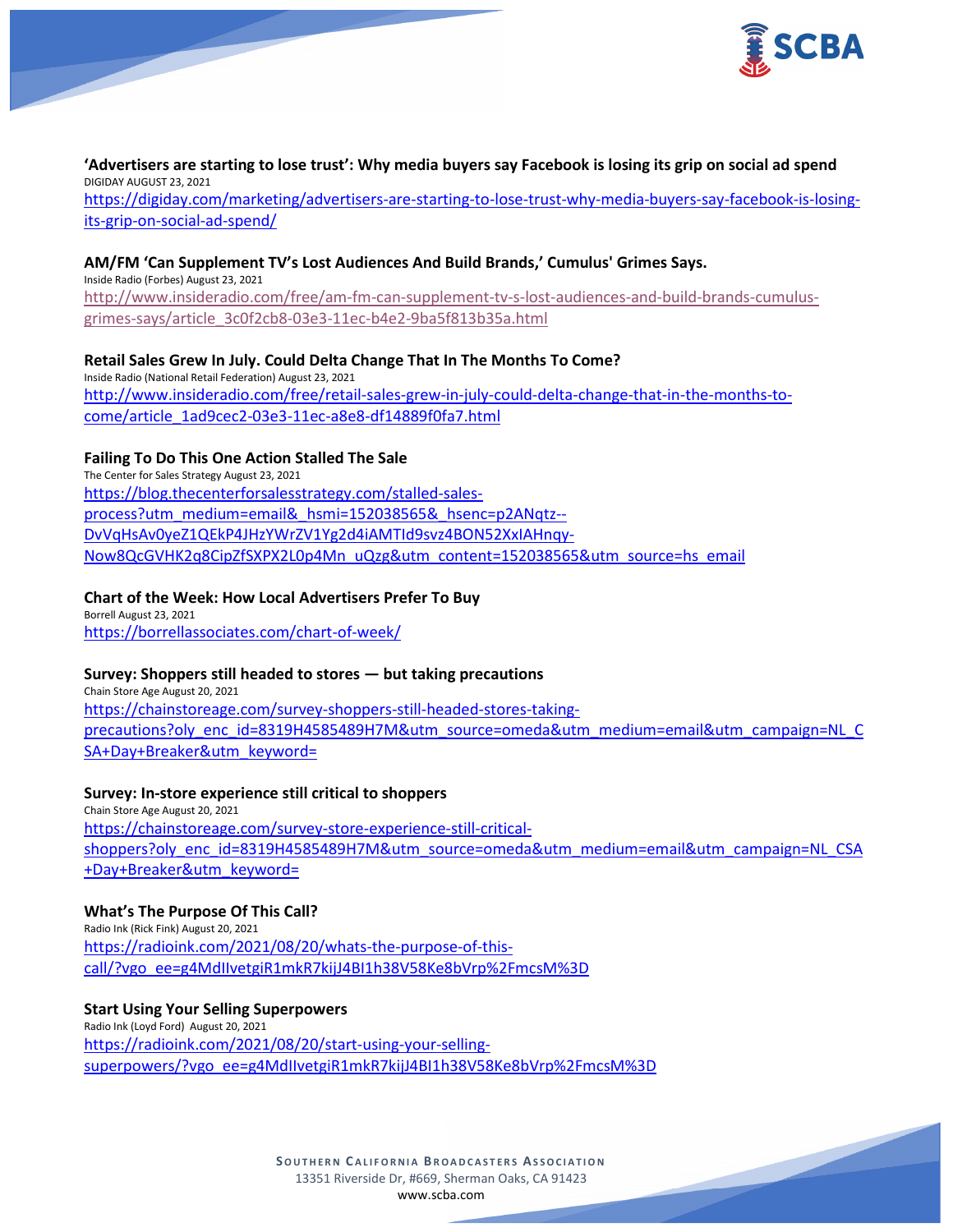

#### **Are You Being Too Pushy?** SalesFuel August 21, 2021

<https://salesfuel.com/are-you-being-too-pushy/>

## **Making Business Contacts: What NOT To Do**

SalesFuel August 21, 2021 <https://salesfuel.com/making-business-contacts-what-not-to-do/>

#### **Testimonials Should Be On Your Radar** SalesFuel August 21, 2021

<https://salesfuel.com/testimonials-should-be-on-your-radar/>

## **How Radio Reps Are Navigating A Permanently Altered Sales Terrain.**

Inside Radio August 20, 2021 [http://www.insideradio.com/free/how-radio-reps-are-navigating-a-permanently-altered-sales](http://www.insideradio.com/free/how-radio-reps-are-navigating-a-permanently-altered-sales-terrain/article_633f1b54-0186-11ec-95a9-970e2c7ca3aa.html)[terrain/article\\_633f1b54-0186-11ec-95a9-970e2c7ca3aa.html](http://www.insideradio.com/free/how-radio-reps-are-navigating-a-permanently-altered-sales-terrain/article_633f1b54-0186-11ec-95a9-970e2c7ca3aa.html)

## **Research Hacks to Help You Negotiate Anything**

Knowledge August 24, 2021 <https://knowledge.insead.edu/blog/insead-blog/research-hacks-to-help-you-negotiate-anything-17241>

## **74% Of Consumers Expect A Hybrid Customer Buying Experience, Study Finds**

MediaPost August 19, 2021 [https://www.mediapost.com/publications/article/366100/74-of-consumers-expect-a-hybrid-customer-buying](https://www.mediapost.com/publications/article/366100/74-of-consumers-expect-a-hybrid-customer-buying-e.html?utm_source=newsletter&utm_medium=email&utm_content=readmore&utm_campaign=123426&hashid=NoNl3IF9S36Khvwb4taIAA)[e.html?utm\\_source=newsletter&utm\\_medium=email&utm\\_content=readmore&utm\\_campaign=123426&hashi](https://www.mediapost.com/publications/article/366100/74-of-consumers-expect-a-hybrid-customer-buying-e.html?utm_source=newsletter&utm_medium=email&utm_content=readmore&utm_campaign=123426&hashid=NoNl3IF9S36Khvwb4taIAA) [d=NoNl3IF9S36Khvwb4taIAA](https://www.mediapost.com/publications/article/366100/74-of-consumers-expect-a-hybrid-customer-buying-e.html?utm_source=newsletter&utm_medium=email&utm_content=readmore&utm_campaign=123426&hashid=NoNl3IF9S36Khvwb4taIAA)

## **Global light vehicle production impacts now expected well into 2022**

IHS Markit August 19, 2021 <https://ihsmarkit.com/research-analysis/global-light-vehicle-production-impacts-now-expected-well-into.html>

## **RESOURCES AND ARTICLES OF INTEREST TO MANAGERS FOR PLANNING AND FORECASTING:**

## **Biggest Sales Challenges for Sales Managers in 2021**

The Center For Sales Strategy (Amanda Meade) August 25, 2021 [https://blog.thecenterforsalesstrategy.com/biggest-sales-challenges-for-sales-managers-in-](https://blog.thecenterforsalesstrategy.com/biggest-sales-challenges-for-sales-managers-in-2021?utm_campaign=subscriber&utm_medium=email&_hsmi=152704065&_hsenc=p2ANqtz--ubLJe-D1WJG7Sh2eEnmZ1861TRCHfOsRcUSJ3yNSfhxBXCg822pEme6rNK2Ta7SuAkhXjws9Szh-lpIOBJkQSo6MWuQ&utm_content=152704065&utm_source=hs_email)[2021?utm\\_campaign=subscriber&utm\\_medium=email&\\_hsmi=152704065&\\_hsenc=p2ANqtz--ubLJe-](https://blog.thecenterforsalesstrategy.com/biggest-sales-challenges-for-sales-managers-in-2021?utm_campaign=subscriber&utm_medium=email&_hsmi=152704065&_hsenc=p2ANqtz--ubLJe-D1WJG7Sh2eEnmZ1861TRCHfOsRcUSJ3yNSfhxBXCg822pEme6rNK2Ta7SuAkhXjws9Szh-lpIOBJkQSo6MWuQ&utm_content=152704065&utm_source=hs_email)[D1WJG7Sh2eEnmZ1861TRCHfOsRcUSJ3yNSfhxBXCg822pEme6rNK2Ta7SuAkhXjws9Szh](https://blog.thecenterforsalesstrategy.com/biggest-sales-challenges-for-sales-managers-in-2021?utm_campaign=subscriber&utm_medium=email&_hsmi=152704065&_hsenc=p2ANqtz--ubLJe-D1WJG7Sh2eEnmZ1861TRCHfOsRcUSJ3yNSfhxBXCg822pEme6rNK2Ta7SuAkhXjws9Szh-lpIOBJkQSo6MWuQ&utm_content=152704065&utm_source=hs_email)[lpIOBJkQSo6MWuQ&utm\\_content=152704065&utm\\_source=hs\\_email](https://blog.thecenterforsalesstrategy.com/biggest-sales-challenges-for-sales-managers-in-2021?utm_campaign=subscriber&utm_medium=email&_hsmi=152704065&_hsenc=p2ANqtz--ubLJe-D1WJG7Sh2eEnmZ1861TRCHfOsRcUSJ3yNSfhxBXCg822pEme6rNK2Ta7SuAkhXjws9Szh-lpIOBJkQSo6MWuQ&utm_content=152704065&utm_source=hs_email)

## **Comscore Seizes On Nielsen Debacle, Expedites MRC TV Audit**

MediaPost August 25, 2021 [https://www.mediapost.com/publications/article/366253/comscore-seizes-on-nielsen-debacle-pushes-for](https://www.mediapost.com/publications/article/366253/comscore-seizes-on-nielsen-debacle-pushes-for-oct.html?utm_source=newsletter&utm_medium=email&utm_content=headline&utm_campaign=123440&hashid=XOWE7PwdT4-lekA7MLbhQg)[oct.html?utm\\_source=newsletter&utm\\_medium=email&utm\\_content=headline&utm\\_campaign=123440&hashi](https://www.mediapost.com/publications/article/366253/comscore-seizes-on-nielsen-debacle-pushes-for-oct.html?utm_source=newsletter&utm_medium=email&utm_content=headline&utm_campaign=123440&hashid=XOWE7PwdT4-lekA7MLbhQg) [d=XOWE7PwdT4-lekA7MLbhQg](https://www.mediapost.com/publications/article/366253/comscore-seizes-on-nielsen-debacle-pushes-for-oct.html?utm_source=newsletter&utm_medium=email&utm_content=headline&utm_campaign=123440&hashid=XOWE7PwdT4-lekA7MLbhQg)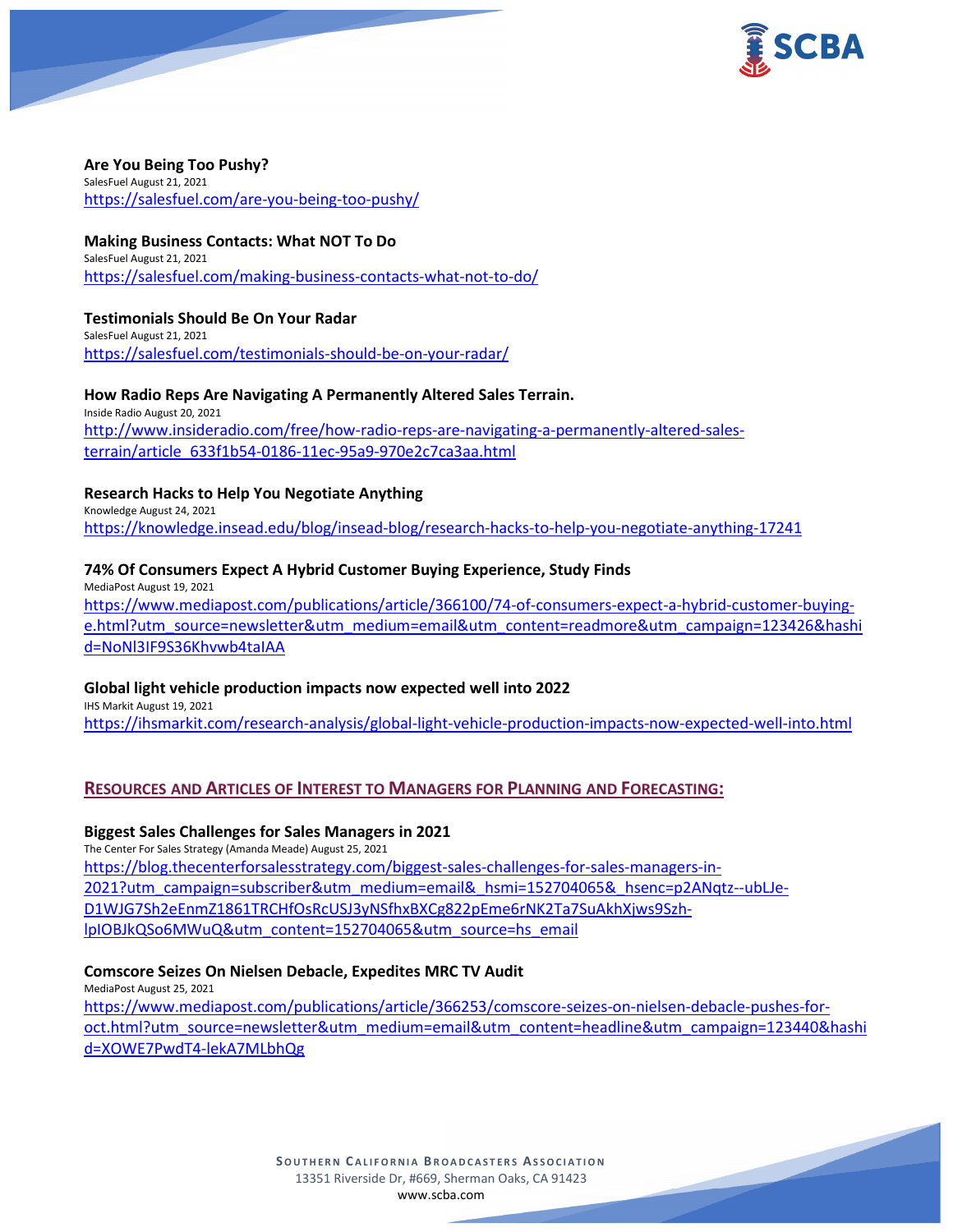

## **SMI: U.S. Ad Market Roared Forward During Second Quarter.**

Inside Radio August 25, 2021 [http://www.insideradio.com/free/smi-u-s-ad-market-roared-forward-during-second-quarter/article\\_8516f230-](http://www.insideradio.com/free/smi-u-s-ad-market-roared-forward-during-second-quarter/article_8516f230-0576-11ec-ab94-efca8d16c54b.html) [0576-11ec-ab94-efca8d16c54b.html](http://www.insideradio.com/free/smi-u-s-ad-market-roared-forward-during-second-quarter/article_8516f230-0576-11ec-ab94-efca8d16c54b.html)

### **Radio's Multi-Platform Plan – Your Mileage Will Vary**

Jacobs Media Strategies (Fred Jacobs) August 25, 2021 <https://jacobsmedia.com/radios-multi-platform-plan-your-mileage-may-vary/>

### **Cumulus' Bouvard On Radio: 'We Jump On New Trends Instead Of Standing Back.'**

Inside Radio August 24, 2021 [http://www.insideradio.com/free/cumulus-bouvard-on-radio-we-jump-on-new-trends-instead-of-standing](http://www.insideradio.com/free/cumulus-bouvard-on-radio-we-jump-on-new-trends-instead-of-standing-back/article_b89ab978-04ab-11ec-936b-a77383d48671.html)[back/article\\_b89ab978-04ab-11ec-936b-a77383d48671.html](http://www.insideradio.com/free/cumulus-bouvard-on-radio-we-jump-on-new-trends-instead-of-standing-back/article_b89ab978-04ab-11ec-936b-a77383d48671.html)

### **P&G Says 'Objective' Media Metrics Needed, Most NBCU Data Partners Submit RFPs**

MediaPost August 24, 2021 [https://www.mediapost.com/publications/article/366251/pg-says-objective-media-metrics-needed-most](https://www.mediapost.com/publications/article/366251/pg-says-objective-media-metrics-needed-most-nb.html?utm_source=newsletter&utm_medium=email&utm_content=readmore&utm_campaign=123440&hashid=XOWE7PwdT4-lekA7MLbhQg)[nb.html?utm\\_source=newsletter&utm\\_medium=email&utm\\_content=readmore&utm\\_campaign=123440&hash](https://www.mediapost.com/publications/article/366251/pg-says-objective-media-metrics-needed-most-nb.html?utm_source=newsletter&utm_medium=email&utm_content=readmore&utm_campaign=123440&hashid=XOWE7PwdT4-lekA7MLbhQg) [id=XOWE7PwdT4-lekA7MLbhQg](https://www.mediapost.com/publications/article/366251/pg-says-objective-media-metrics-needed-most-nb.html?utm_source=newsletter&utm_medium=email&utm_content=readmore&utm_campaign=123440&hashid=XOWE7PwdT4-lekA7MLbhQg)

### **As More Apple Phones Get Updated, Podcast Downloads Keep Climbing.**

Inside Radio (PODTRAC) AUGUST 24, 2021 [http://www.insideradio.com/podcastnewsdaily/as-more-apple-phones-get-updated-podcast-downloads-keep](http://www.insideradio.com/podcastnewsdaily/as-more-apple-phones-get-updated-podcast-downloads-keep-climbing/article_6e9866e2-04fe-11ec-ba79-bf3f8df95a29.html)[climbing/article\\_6e9866e2-04fe-11ec-ba79-bf3f8df95a29.html](http://www.insideradio.com/podcastnewsdaily/as-more-apple-phones-get-updated-podcast-downloads-keep-climbing/article_6e9866e2-04fe-11ec-ba79-bf3f8df95a29.html)

#### **What Nielsen MRC Accreditation Hiatus Means for Advertisers - Not Much**

MediaPost August 24, 2021

[https://www.mediapost.com/publications/article/366210/what-nielsen-mrc-accreditation-hiatus-means-for](https://www.mediapost.com/publications/article/366210/what-nielsen-mrc-accreditation-hiatus-means-for-ad.html?utm_source=newsletter&utm_medium=email&utm_content=headline&utm_campaign=123433&hashid=MvrWDWYNRcOEFJu_y2GIhQ)[ad.html?utm\\_source=newsletter&utm\\_medium=email&utm\\_content=headline&utm\\_campaign=123433&hashi](https://www.mediapost.com/publications/article/366210/what-nielsen-mrc-accreditation-hiatus-means-for-ad.html?utm_source=newsletter&utm_medium=email&utm_content=headline&utm_campaign=123433&hashid=MvrWDWYNRcOEFJu_y2GIhQ) [d=MvrWDWYNRcOEFJu\\_y2GIhQ](https://www.mediapost.com/publications/article/366210/what-nielsen-mrc-accreditation-hiatus-means-for-ad.html?utm_source=newsletter&utm_medium=email&utm_content=headline&utm_campaign=123433&hashid=MvrWDWYNRcOEFJu_y2GIhQ)

[https://www.mediapost.com/publications/article/366210/what-nielsen-mrc-accreditation-hiatus-means-for](https://www.mediapost.com/publications/article/366210/what-nielsen-mrc-accreditation-hiatus-means-for-ad.html?utm_source=newsletter&utm_medium=email&utm_content=headline&utm_campaign=123433&hashid=MvrWDWYNRcOEFJu_y2GIhQ)[ad.html?utm\\_source=newsletter&utm\\_medium=email&utm\\_content=headline&utm\\_campaign=123433&hashi](https://www.mediapost.com/publications/article/366210/what-nielsen-mrc-accreditation-hiatus-means-for-ad.html?utm_source=newsletter&utm_medium=email&utm_content=headline&utm_campaign=123433&hashid=MvrWDWYNRcOEFJu_y2GIhQ) [d=MvrWDWYNRcOEFJu\\_y2GIhQ](https://www.mediapost.com/publications/article/366210/what-nielsen-mrc-accreditation-hiatus-means-for-ad.html?utm_source=newsletter&utm_medium=email&utm_content=headline&utm_campaign=123433&hashid=MvrWDWYNRcOEFJu_y2GIhQ)

### **How Locally-Based Radio Owners Are Still Getting It Done.**

Inside Radio August 23, 2021 [http://www.insideradio.com/free/how-locally-based-radio-owners-are-still-getting-it-done/article\\_dd9f9cde-](http://www.insideradio.com/free/how-locally-based-radio-owners-are-still-getting-it-done/article_dd9f9cde-03e3-11ec-8805-4b960359a26c.html)[03e3-11ec-8805-4b960359a26c.html](http://www.insideradio.com/free/how-locally-based-radio-owners-are-still-getting-it-done/article_dd9f9cde-03e3-11ec-8805-4b960359a26c.html)

### **New Data Supports The Ad Industry's 'Herd Immunity,' At Least In Anglo Markets**

MediaPost August 23, 2021 [https://www.mediapost.com/publications/article/366176/new-data-supports-the-ad-industrys-herd](https://www.mediapost.com/publications/article/366176/new-data-supports-the-ad-industrys-herd-immunity.html?utm_source=newsletter&utm_medium=email&utm_content=readmore&utm_campaign=123420&hashid=akE-7z-LS1W9CYmV5M9xXA)[immunity.html?utm\\_source=newsletter&utm\\_medium=email&utm\\_content=readmore&utm\\_campaign=12342](https://www.mediapost.com/publications/article/366176/new-data-supports-the-ad-industrys-herd-immunity.html?utm_source=newsletter&utm_medium=email&utm_content=readmore&utm_campaign=123420&hashid=akE-7z-LS1W9CYmV5M9xXA) [0&hashid=akE-7z-LS1W9CYmV5M9xXA](https://www.mediapost.com/publications/article/366176/new-data-supports-the-ad-industrys-herd-immunity.html?utm_source=newsletter&utm_medium=email&utm_content=readmore&utm_campaign=123420&hashid=akE-7z-LS1W9CYmV5M9xXA)